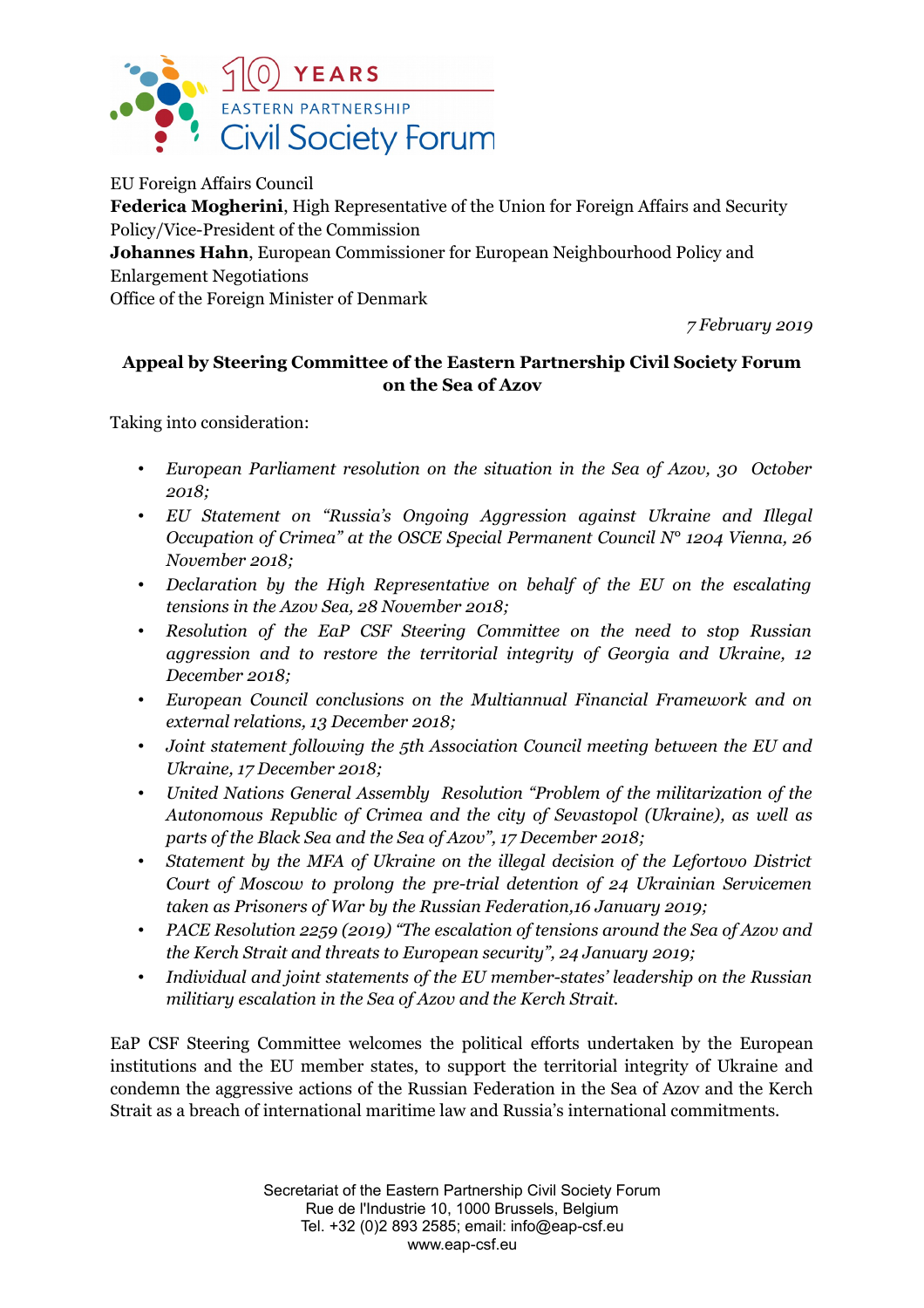

But what is obvious is that Russia continues to blatantly ignore all the calls for de-escalation and restore the territorial integrity of Ukraine. Indeed, the situation is gradually worsening.

The illegal construction of the Kerch Bridge combined with Russian policy of a selective access and arbitrary detention of Ukrainian and foreign vessels in the Azov Sea, has seen the Kremlin bring new security, economic and ecological threats to the region.

In December 2018, Organization for Security and Co-operation in Europe (OSCE) Special Monitoring Mission acknowledged economic losses at the local port of Mariupol caused by Russia's denial of passage. The port's cargo volume has fallen drastically since the beginning of 2018.

There is also no breakthrough on the release of the 24 illegally detained crew members of the Ukrainian vessels seized on 25 November 2018. Furthermore, the Lefortovo District Court of Moscow prolonged the pre-trial detention of Ukrainian servicemen, counter to international humanitarian law.

In these circumstances, it is a high time the EU implements the European institution statements, which closely monitor the situation and to act appropriately to assist the affected regions in South-East Ukraine and put more pressure on Russia.

On 27 January-2 February 2019 a high-level group of EU officials visited the Ukrainian regions adjacent to the Azov Sea to assess a level of economic, social damage in the region after the escalation of 25 November 2018 in the Kerch Strait and the Azov Sea. On 18 February 2019, the EU Foreign Affairs Council will decide on the possible ways to discuss a comprehensive EU response to Russia's aggressive actions, as well as assistance to Ukraine in obtaining the release of Ukrainian prisoners of war and to provide support to the Azov region.

Thus, we call on all members of the EU Foreign Affairs Council – and foreign ministers of the EU states:

- To impose new targeted sanctions against persons, vessels, judges and prosecutors, responsible for the act of aggression, the capturing and arrest of Ukrainian sailors and vessels – as well as legal entities, which use the illegal Kerch bridge and Russian ports in the Sea of Azov and the Kerch Strait;
- To provide targeted EU support to the Azov region, based on findings of the EU highlevel assessment mission to Ukraine, as for the economic damage caused by the de facto Russian blockade;
- To reconfirm and secure with all possible means Ukraine's absolute right to have full access to the Sea of Azov, as enshrined in the UN Convention on the Law of the Sea;
- To use all external instruments at EU's disposal to pressure an immediate and unconditional release by Russia of 24 Ukrainian servicemen – prisoners of war.